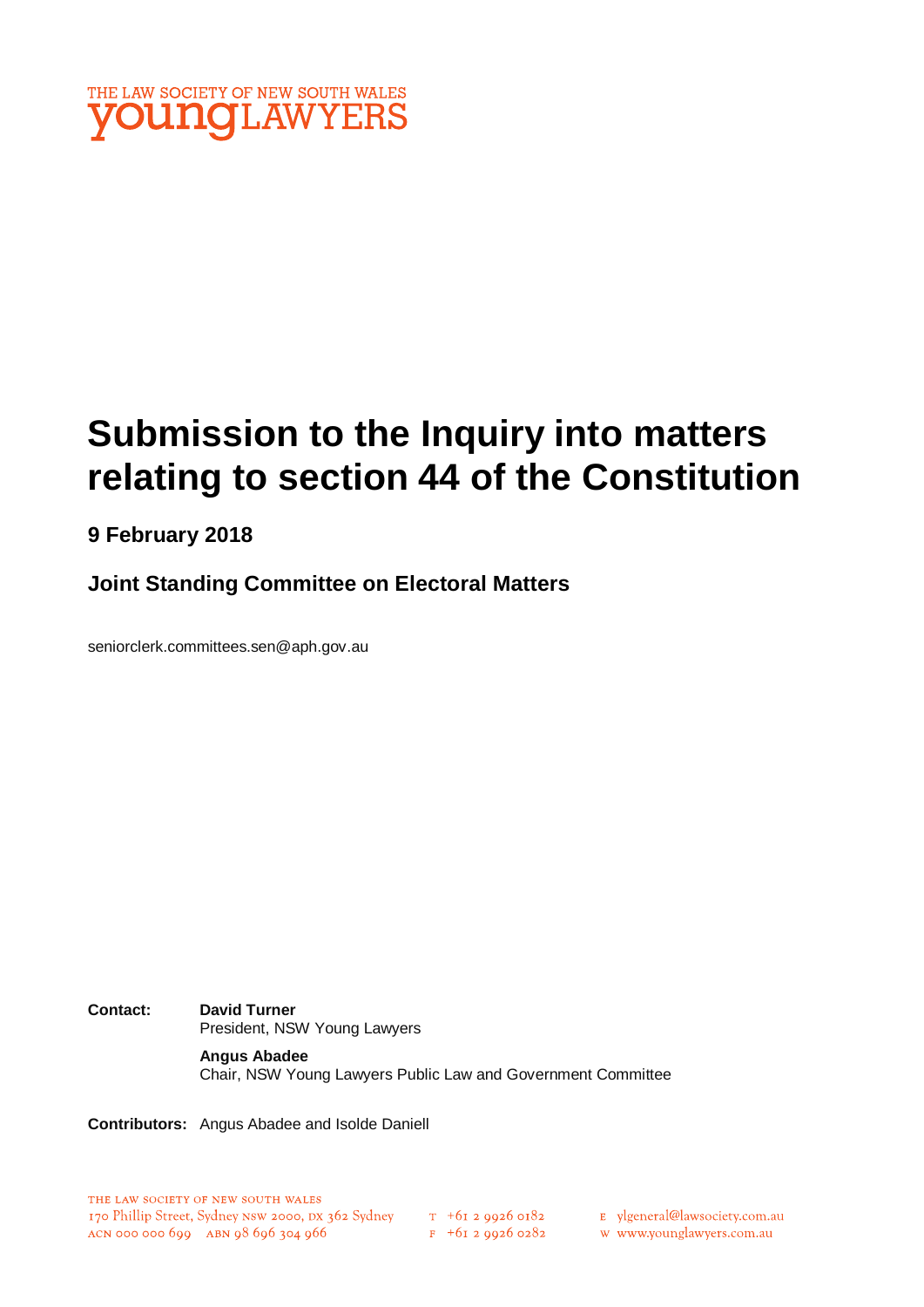### THE LAW SOCIETY OF NEW SOUTH WALES **OUNOLAW**

The NSW Young Lawyers Public Law and Government Committee welcomes the opportunity to make a submission to the Joint Standing Committee's (**the Committee**) inquiry into matters relating to section 44 of the Constitution.

This inquiry provides an opportunity to evaluate Australia's current constitutional framework, as well as consider alternatives to constitutional amendments to prevent candidates for election and members of Parliament from being disqualified under section 44 of the Constitution.

This submission considers the issues detailed in the Committee's Terms of Reference, and does so by dealing with the specifically constitutional considerations before turning to legislative and administrative arrangements that support the constitutional framework.

This submission reflects the views of the NSW Young Lawyers Public Law and Government Committee, and does not reflect the views of individual members of the Committee, or the wider membership of the Law Society or any Law Society Committees.

# **NSW Young Lawyers**

NSW Young Lawyers is a division of The Law Society of New South Wales. NSW Young Lawyers supports practitioners in their professional and career development in numerous ways, including by encouraging active participation in its 15 separate committees, each dedicated to particular areas of practice. Membership is automatic for all NSW lawyers (solicitors and barristers) under 36 years and/or in their first five years of practice, as well as law students. NSW Young Lawyers currently has over 15,000 members.

The Public Law and Government Committee (PLGC) comprises over 1,000 members who include a range of practicing lawyers from the public and private sectors, barristers and law students. The PLGC aims to educate members of the legal profession, and the wider community, about developments in public law and to provide a social environment for young lawyers to develop their skills. The PLGC's areas of interest include, but are not limited to, administrative and constitutional law and the work of government lawyers.

# **Summary of Recommendations**

In summary, NSW Young Lawyers makes the following recommendations:

- 1. That section 44 of the Constitution remain in its current form.
- 2. That each candidate in an election continue to bear the responsibility of investigating whether he or she infringes section 44(i).
- 3. That, in order to assist candidates to investigate and monitor their eligibility under section 44(i), the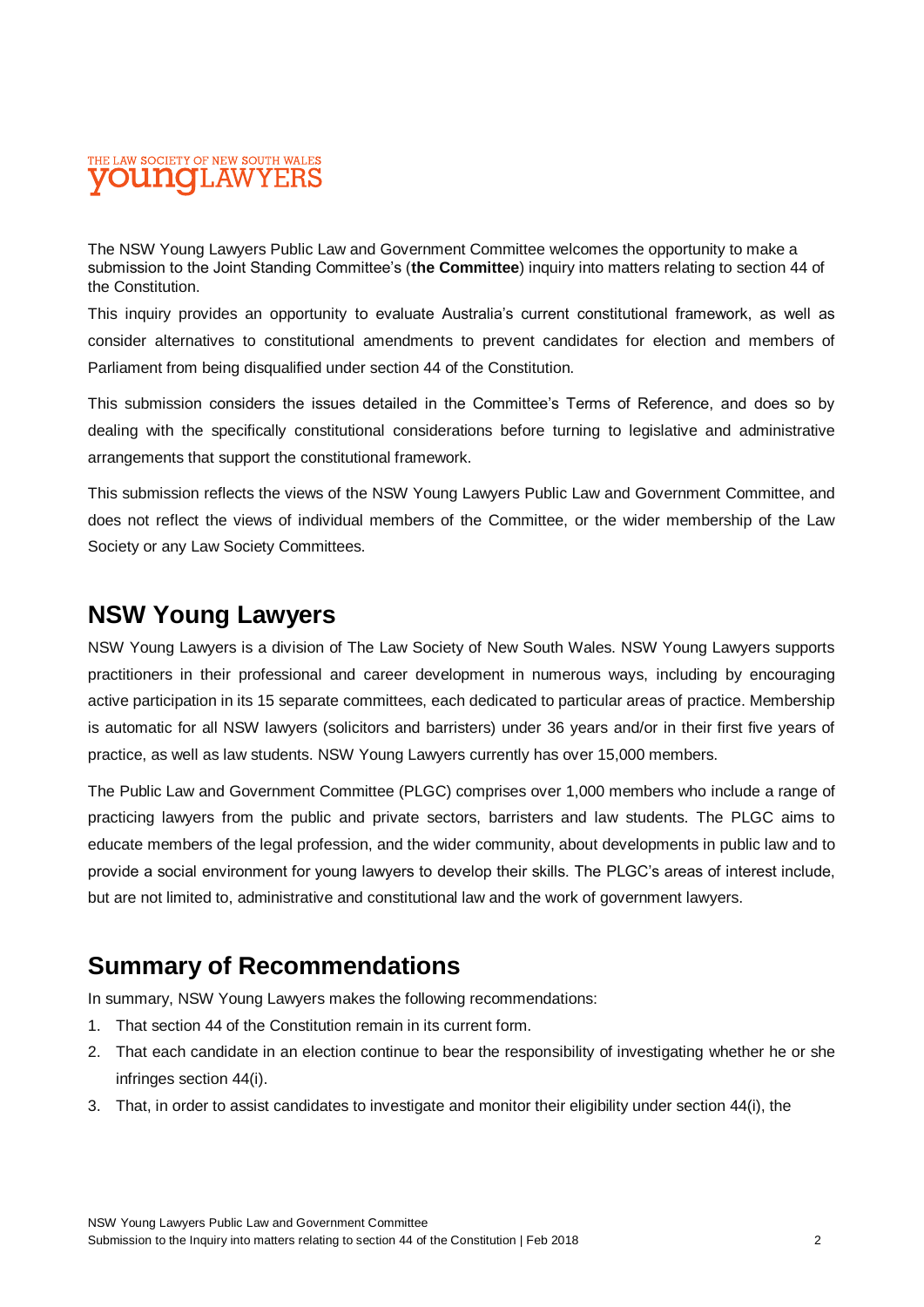### THE LAW SOCIETY OF NEW SOUTH WALES **DUINOILAWYEF**

following changes are made to the electoral nomination process, and parliamentary procedure:

- a. the AEC introduces a checklist of recommended steps to the electoral nomination process;
- b. all candidates are required to provide a statutory declaration detailing that they are eligible to nominate to stand for election pursuant to any requirements under section 44;
- c. Parliament imposes ongoing reporting requirements upon members of Parliament and senators;
- d. Parliament establishes a parliamentary committee to receive referrals about the eligibility of individual members;
- e. appropriate penalties, including the introduction of a civil penalty regime, are imposed on candidates that have not taken reasonable steps to ensure they are not disqualified under section 44.
- 4. That all States and Territories and the Commonwealth adopt statutory provisions in relevant public sector employment legislation guaranteeing members of Government sector agencies ongoing employment where the employee:
	- a. resigns in writing from the government sector agency and the resignation takes effect before the employee nominates to contest a Commonwealth election, and
	- b. includes in the resignation notice of the person's intention to become a candidate at that election, and
	- c. becomes a candidate at that election, and
	- d. fails to be elected at that election, and
	- e. makes written application for re-employment in the government sector agency concerned within a set timeframe after the declaration of the result of that election.

# **Section 44 of the Constitution remains an effective determinant for parliamentary eligibility**

Section 44 enumerates grounds which preclude a candidate from being elected as a Member of Parliament, or which disqualify a Member of Parliament from ongoing membership.

Section 44 sets out the following grounds for disqualification:

*Any person who:*

- *(i) is under any acknowledgment of allegiance, obedience, or adherence to a foreign power, or is a subject or a citizen or entitled to the rights or privileges of a subject or a citizen of a foreign power; or*
- *(ii) is attainted of treason, or has been convicted and is under sentence, or subject to be sentenced,*  for any offence punishable under the law of the Commonwealth or of a State by imprisonment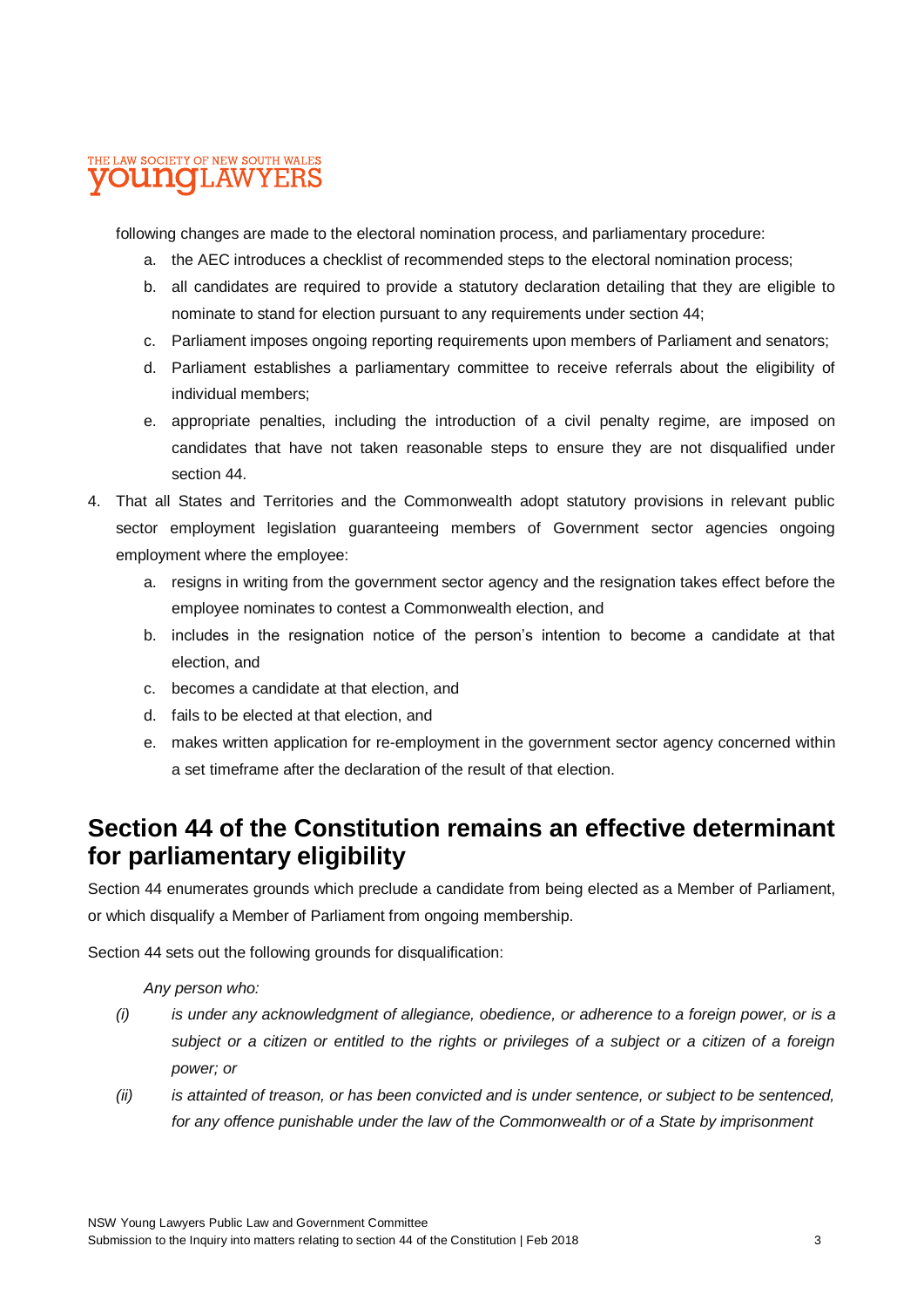### THE LAW SOCIETY OF NEW SOUTH WALES LAW

 $\overline{a}$ 

*for one year or longer; or*

- *(iii) is an undischarged bankrupt or insolvent; or*
- *(iv) holds any office of profit under the Crown, or any pension payable during the pleasure of the Crown out of any of the revenues of the Commonwealth: or*
- *(v) has any direct or indirect pecuniary interest in any agreement with the Public Service of the Commonwealth otherwise than as a member and in common with the other members of an incorporated company consisting of more than twenty-five persons;*

*shall be incapable of being chosen or of sitting as a senator or a member of the House of Representatives.*

Section 44 sits within Part IV, Chapter 1 of the Constitution, which amongst other things, empowers the Parliament to make laws and rules with respect to the conduct of its members. However, section 44, quite deliberately, entrenches the resolution of issues concerning eligibility to hold public office within the Constitution itself, rather than leaving the matter to Parliament to determine. While each placitum within section 44 serves to exclude a discrete class of persons, these classes are drawn from United Kingdom law<sup>1</sup> and reflect the concerns of the framers of the Constitution, and their contemporaries, of what may threaten the integrity of the Parliament. Section 44 has operated, unchanged, since 1900, overseeing the eligibility of all Federal Parliaments since Federation.<sup>2</sup>

Section 44 requires any candidate to satisfy themselves that they do not form part of a prescribed class at the time of their nomination, as well as during their term of office.

The PLGC acknowledges that recent events – including the events culminating in the High Court of Australia's decision in *Re Canavan* [2017] HCA 45 – have caused concern amongst parliamentarians and the community about the impact of section 44 on the stability of Parliament, and therefore effective government.

The PLGC, however, considers that the current section 44 should remain unchanged. The limited disqualifying factors included in section 44 are an appropriate protection to ensure that Australia's parliamentarians continue to be fit and proper persons to discharge the duties that have been given to them

<sup>1</sup> See, e.g., *House of Commons (Disqualification) Act 1782* (UK), which informed the drafting of section 44(iv).

<sup>&</sup>lt;sup>2</sup> However, reform of section 44 has been considered previously, including the Senate Standing Committee on Constitutional and Legal Affairs 1981 inquiry *The Constitutional Qualifications of Members of Parliament*; the Constitutional Commission 1988 *Final report of the Constitutional Commission 1988*; and the House of Representatives Standing Committee on Legal and Constitutional Affairs 1997 report *Aspects of Section 44 of the Australian Constitution* – *Subsections 44(i) and (iv).*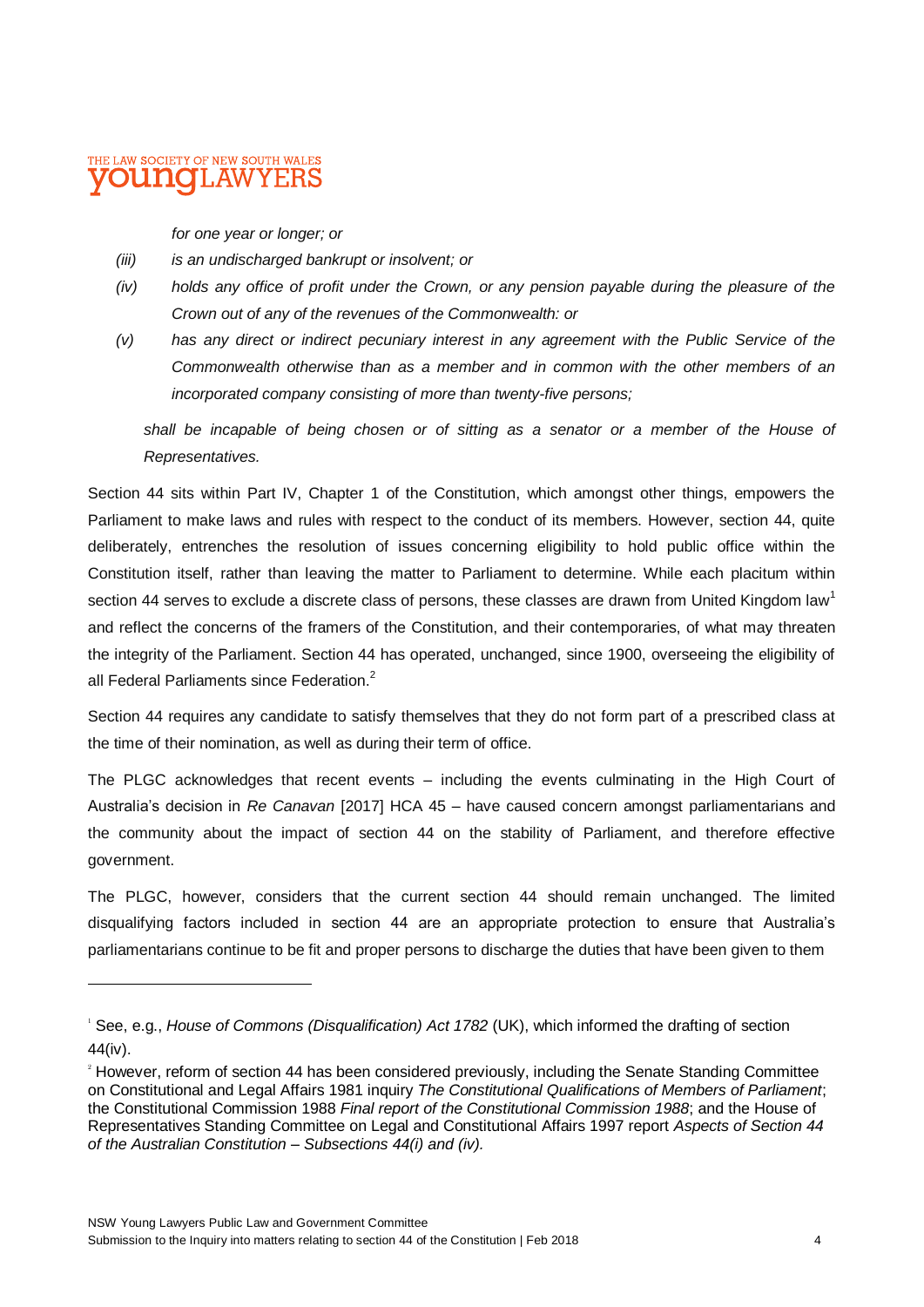#### THE LAW SOCIETY OF NEW SOUTH WALES ILAWYE oidhako

by the Constitution and the people of Australia. Section 44 strikes an appropriate balance of disqualifying factors that should bar a person from eligibility to sit in Parliament, while continuing to allow Parliament to settle other issues of eligibility without undue constitutional limiting words.

The PLGC does not consider that the words of section 44 inappropriately limit the kinds of people that are eligible to stand for office. The Federal Parliament has continued to be made up of a range of talented and committed individuals who have been elected as members of Parliament from different backgrounds and with different skills. The words of section 44 do not restrict this from continuing to occur, and the PLGC recommends that there be no changes to the wording of section 44.

The PLGC considers each of the section 44 placita briefly below.

#### *Dual Citizenship*

Section 44(i) operates to prevent a candidate serving as a Member of Parliament while being a citizen of another country, irrespective of whether he or she has taken active steps to obtain the foreign citizenship or even knows about it.<sup>3</sup> Section 44(i) was drafted in the 1890s, during a period where not only was dual citizenship rare, $^4$  but Australian citizenship did not exist. $^5$ 

Section 44(i) requires a person to relinquish their foreign citizenship prior to the date of nomination. In some cases, this may be a disincentive for the person to nominate, particularly if they have strong ties to the country.

Section 44(i) continues to ensure that all members of Parliament fully commit their allegiance to the Australian Commonwealth. While section 44(i) requires dual citizens considering candidacy for Parliament to forgo other rights and privileges arising from their foreign allegiance, something that may be potentially problematic for some dual citizens considering candidacy for Parliament, the PLGC does not consider this commitment not too onerous a burden to ask of citizens seeking to represent the Australian people.

*Treason and other offences*

<sup>3</sup> *Re Canavan* [2017] HCA 45 (27 October 2017), [47]-[60].

<sup>4</sup> George Williams, *Now the High Court has ruled, there are just two ways forward* (27 October 2017) <https://newsroom.unsw.edu.au/news/business-law/now-high-court-has-ruled-there-are-just-two-waysforward>.

<sup>&</sup>lt;sup>5</sup> Australians were considered citizens of the British Empire, which also included New Zealand, Canada and India.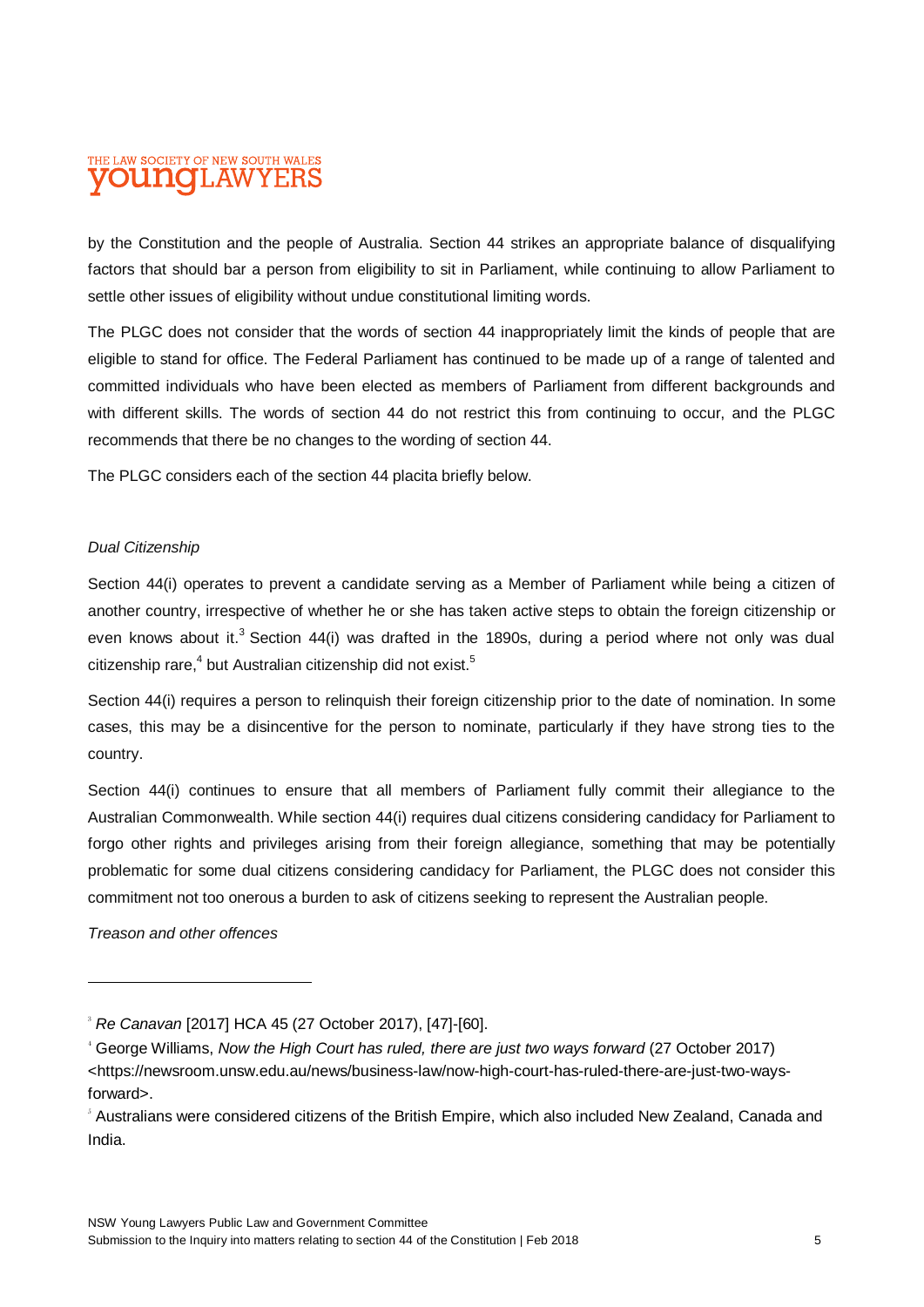### THE LAW SOCIETY OF NEW SOUTH WALES **OUINO I.AWYEI**

Section 44(ii) prevents citizens who have been convicted of the offence of treason, or other offences punishable by one year imprisonment from serving as a Member of Parliament.

PLGC notes that the range of offences which include a sentence of one year imprisonment has increased dramatically since 1900, and now includes a range of offences that the framers of the Constitution are unlikely to have considered, including recklessly allowing serious injury in a workplace (five years imprisonment), <sup>6</sup> unlawful interference with the Births, Deaths and Marriages Register (two years imprisonment),<sup>7</sup> or cheating in a casino (two years imprisonment).<sup>8</sup>

However, the PLGC considers that Parliament should retain the function of determining what misconduct appropriately disqualifies a person from nominating for election to Parliament.

#### *Bankruptcy*

The PLGC considers that preventing a person who is an undischarged bankrupt or insolvent is an appropriate protection to ensure that a member is not beholden to another person's interest and is able to act independently. This issue is discussed further with respect to office of profit under section 44(iv) below.

#### *Office of profit*

Section 44(iv) prevents a person from holding an office of profit under the Crown from holding office. The provision was drafted to replicate similar restrictions imposed on members of the United Kingdom House of Commons,<sup>9</sup> and the *Constitution of the United States*. 10

This provision was originally intended to respond to concerns of the House of Commons that the Crown would seek to use its powers of patronage to pressure members of the House to act in a certain way, thereby reducing the independence of the House. $11$ 

Moreover, the PLGC notes that this provision ensures that a person who holds an office under the Crown is not forced to "split allegiances" between the two roles – preventing the obligations owed to one role conflicting with the other. For example, a public servant could not serve the role of an opposition Member of

<sup>6</sup> *Work Health and Safety Act 2011* (NSW) s 31.

<sup>7</sup> *Births, Deaths and Marriages Registration Act 1995* (NSW) s 58.

<sup>8</sup> *Casino Control Act 1992* (NSW) s 87.

<sup>9</sup> John Quick and Robert Randolph Garran, *The Annotated Constitution of the Australian Commonwealth* (Legal Books, first published 1901, 1995 ed), 493.

<sup>10</sup> *United States Constitution,* art I, § vi, cl 2.

<sup>11</sup> House of Representatives Standing Committee on Legal and Constitutional Affairs, *Aspects of Section 44 of the Australian Constitution – Subsections 44(i) and (iv)* (1997), [3.2]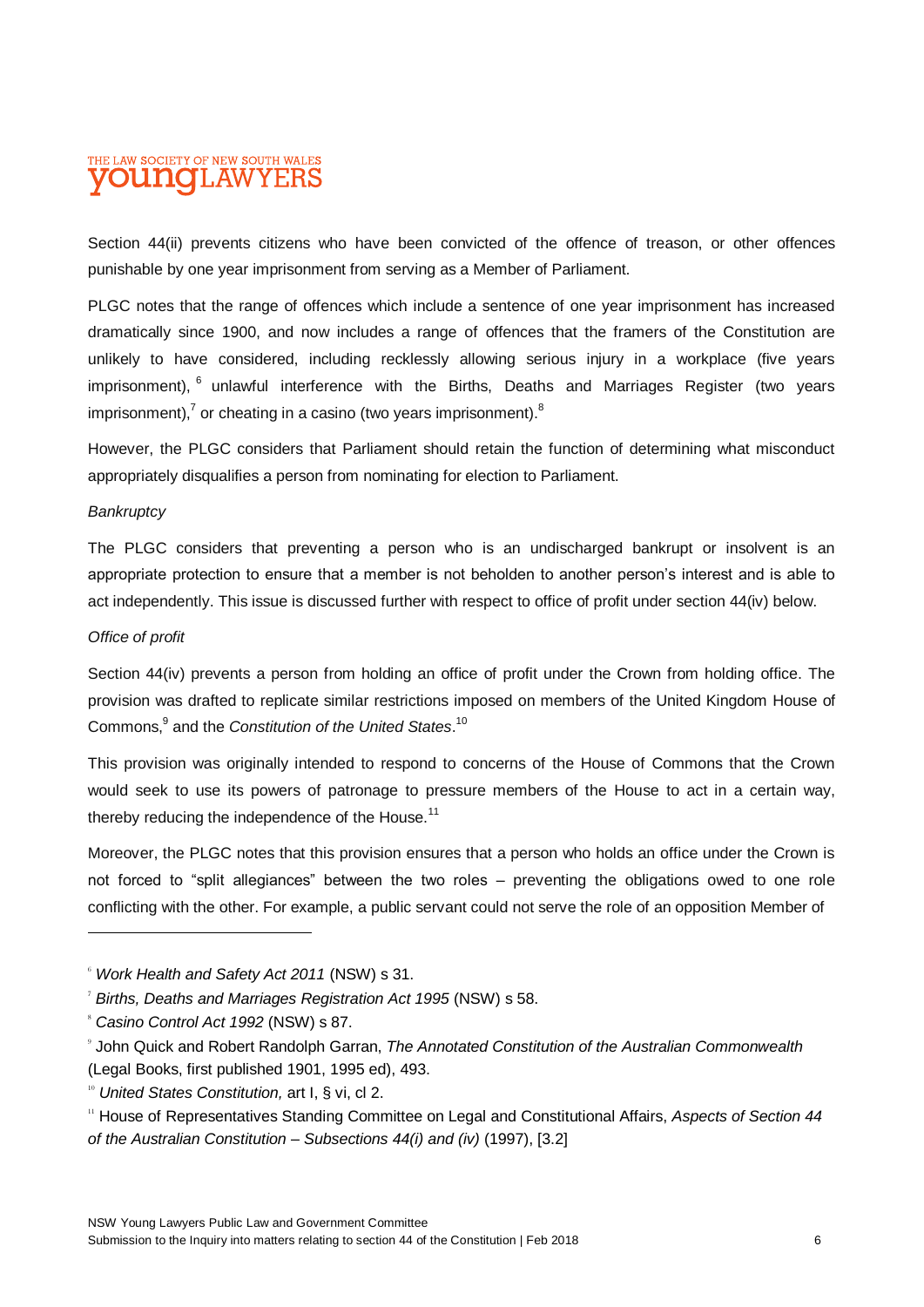### THE LAW SOCIETY OF NEW SOUTH WALES **OUNOI.AWYEF**

Parliament while also providing apolitical advice to a Minister of the Crown. This potential conflict also ensures that Ministers of the Crown are able to faithfully perform their duties under the doctrine of responsible government, which requires that Ministers are held to account for their actions, and the actions of the public servants that undertake actions on their behalf – a state of affairs that may be compromised if the public servant in question is also a Member of Parliament supposedly holding the Minister to account.

However a clear disadvantage of the strict reading of section 44(iv) is to prevent a range of candidates from running for public office while maintaining their source of livelihood if they are unsuccessful. For example, the effect of section 44(iv) is to prevent public school teachers, public hospital nurses, members of state police forces, and public servants of Departments of State from running for office. This disqualification impedes some two million Australians from running for office while retaining their employment.<sup>12</sup> This disqualification does not apply to persons serving similar functions in the private sector.

While PLGC considers that the existing constitutional prohibition should continue to prevent members of Parliament *holding* dual roles, it considers that legislative amendments should be enacted to remedy the loss of experience and skills in *candidates*. This is discussed further below.

#### *Pecuniary interest*

Section 44(v) operates in substance in a similar way to the *House of Commons (Disqualification) Act 1782* (UK) (**the 1782 Act**) which was passed to prevent the Crown exerting undue influence on the Parliament; the Act's preamble provides that the Act is intended for the further securing the freedom and independence of parliament".<sup>13</sup> This safeguarding disqualification was imported into Australian through colonial constitutions to ensure that the ongoing influence of the Crown was appropriately checked to ensure the independence of the Parliament.<sup>14</sup>

This protection, considered at length by English courts, was intended to prevent the Crown exercising influence over a man by allowing him to accrue a future benefit from dealing with the Executive.<sup>15</sup>

While there is a risk that this provision prevents members of Parliament from having the benefit of engaging in some forms of private enterprise during their term, such as ownership of offices let to the Commonwealth, the PLGC considers that this ongoing protection from the Executive exerting pressure of the independence of the Parliament by providing individual members of Parliament pecuniary benefits must be maintained.

 $\overline{a}$ 

 $12$  Ibid, 58-59.

<sup>&</sup>lt;sup>13</sup> See, *Re Day (No 2)* [2017] HCA 14, [18]-[19] (Kiefel CJ, Bell and Edelman JJ)

<sup>14</sup> *Constitution Act 1855* (NSW), s 28; *Constitution Act 1855* (Vic), s 25; *Constitution Act 1867* (Qld), s 6.

<sup>&</sup>lt;sup>15</sup> *Re Day*, [20] (Kiefel CJ, Bell and Edelman JJ).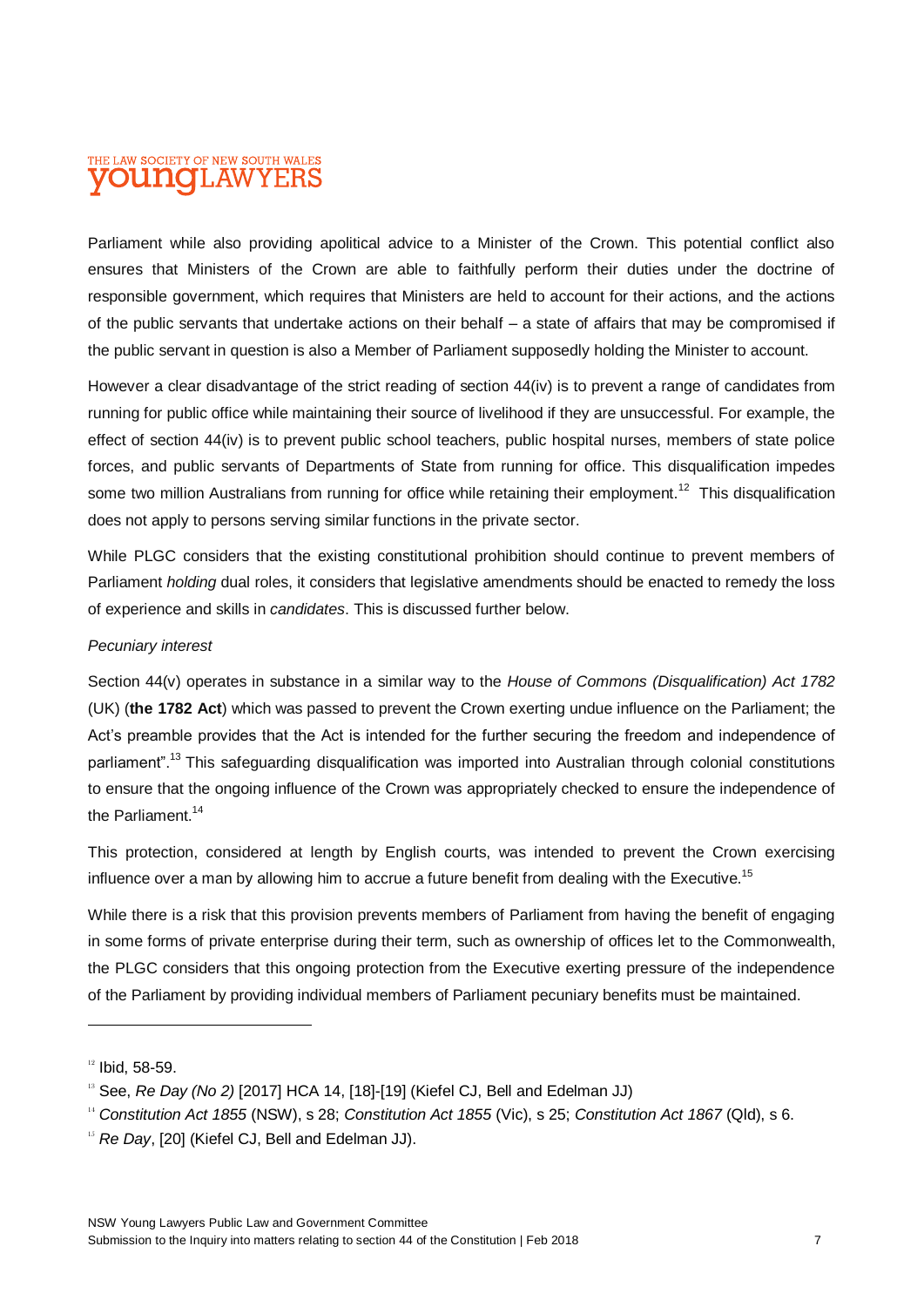#### THE LAW SOCIETY OF NEW SOUTH WALES 'LAW oistako

#### **Recommendation 1**

**That section 44 of the Constitution remain in its current form.**

# **Legislative and administrative changes could improve the operation of section 44(i)**

While the PLGC does not support amendment of section 44(i) itself, the PLGC considers that other forms of change are capable of:

(i) Improving public confidence that individual candidates for Parliament are eligible to hold office; and

(ii) Reducing the waste of resources associated with removing and replacing ineligible parliamentarians.

In the first instance, the PLGC supports the introduction of a more developed self-assessment model for all candidates. This approach, appropriately, puts the onus of satisfying section 44(i) on the individual candidate, who remains best placed to be responsible for assessing whether he or she has foreign citizenship.

The PLGC considers that the words of section  $44(i)$  are clear,<sup>16</sup> which reduces the lenience any candidate should be afforded in relation to the requirements of section 44(i).

Secondly, the PLGC does not support the use of an external audit process to systematically examine the backgrounds of nominees or parliamentarians. The PLGC considers that these models would be wasteful, and possibly also ineffective. We consider that they are unlikely to enhance public confidence in Parliament. This is discussed further below.

The PLGC supports consideration of the following measures to make the self-assessment model as functional as possible:

#### (i) **Checklist in nomination process**

The Australian Electoral Commission (AEC) should provide a procedural checklist of requirements that each individual is advised to complete before nominating. The list could include inquiring about family history and contacting relevant embassies.

However, while the individual would provide this information to the AEC, the AEC would have no role in auditing or certifying the correctness of the individual's investigations.

Instead, the nomination form should include a statutory declaration, completed by the candidate, outlining the steps taken to satisfy the candidate that he or she is not a dual citizen. It remains appropriate that

<sup>16</sup> See, e.g. *Sykes v Cleary* [1992] HCA 60 (25 November 1992); *Re Canavan* [2017] HCA 45 (27 October 2017).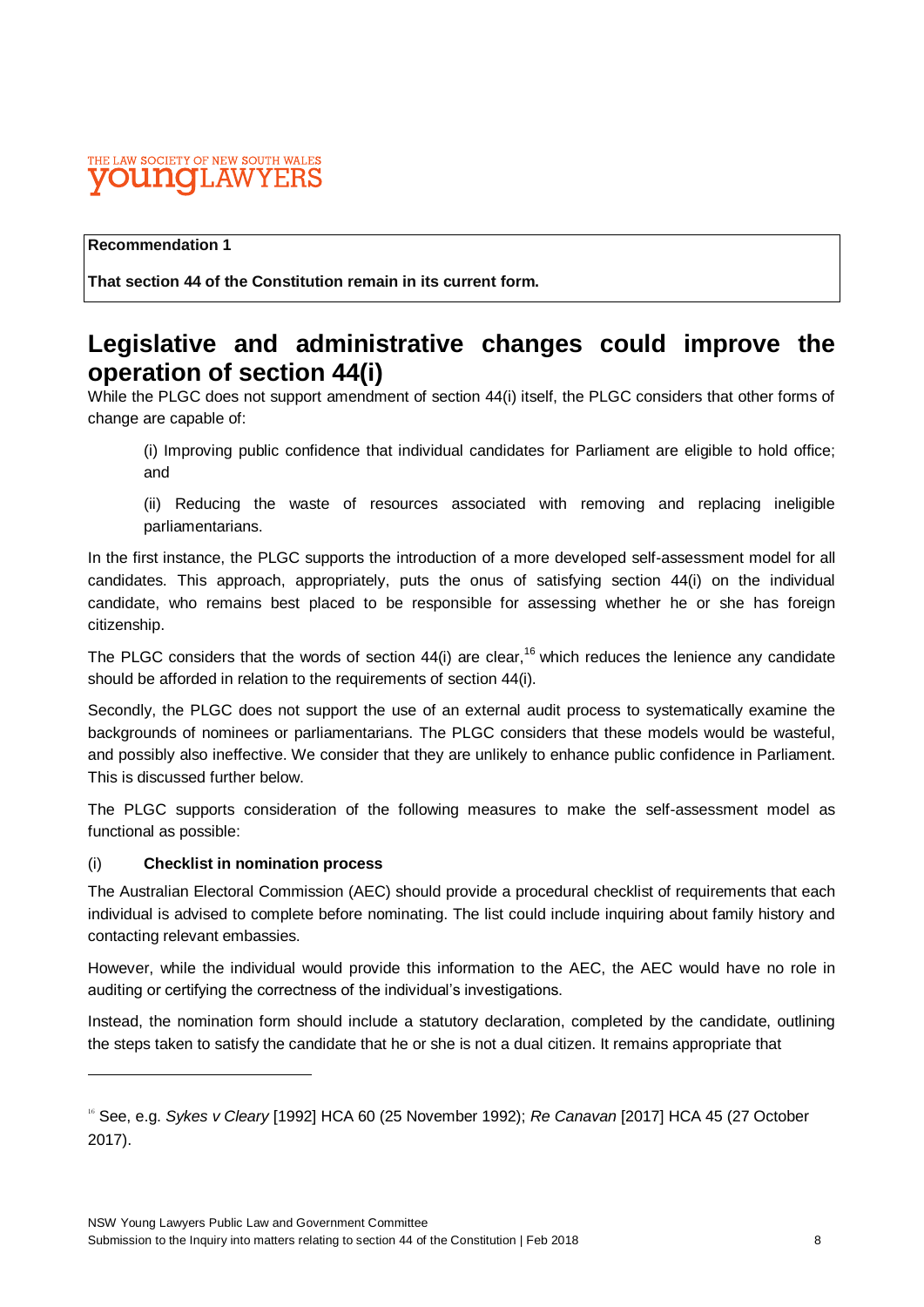# THE LAW SOCIETY OF NEW SOUTH WALES **OUNOLAWYEI**

candidates are responsible for compliance with section 44(i), and for non-compliance to be punishable either under section 46 of the Constitution (as affected in its operation by the *Common Informers (Parliamentary Disqualifications) Act 1975* (Cth)) or laws with respect to false statutory declarations.

The checklist should be made publicly available, along with any statutory declarations provided by the candidate. This would improve public confidence and reduce the opaqueness of the process of declarations by making it apparent that nominees are taking diligent steps to ensure their eligibility.

#### (ii) **Ongoing reporting requirements**

The PLGC supports using a standardised timetable for the investigation and declaration of citizenship concerns throughout the parliamentary term. The PLGC considers that clearly defined time requirements provide a level playing field for all members of Parliament, irrespective of party membership.

This continuing obligation could take the form of requiring all parliamentarians to make a short declaration about their citizenship (and any other requirements that may be relevant under section 44) every year while holding office, which would operate in a similar way to declarations of conflicts, property ownership and benefits received.

#### (iii) **Referrals to parliamentary committee**

The PLGC supports a more clearly defined process for referring individual members of Parliament for alleged breaches of section 44(i).

While the PLGC considers it appropriate that the burden for discharging responsibilities under the Constitution should remain with the candidate or member, it recognises that in some cases members may not adequately fulfil their obligations.

In this case, Parliament should provide for a clear process that will determine whether a person has breached an obligation under section 44(i) (or any requirement under section 44). The PLGC supports a process that, in the first instance, empowers the Parliament to consider whether a candidate is in breach of section 44.

This process will allow members the opportunity to be assessed by their peers, as well as providing an alternative to immediate reference to the High Court sitting as the Court of Disputed Returns.

This process should remain impartial, and should not be used as an opportunity for partisanship. The PLGC considers that this could be achieved by appointing a joint standing committee with equal membership for members of the Government and opposition, and between the two Houses of Parliament, with the position of chair held jointly by a member of the Government and a member of the opposition. This committee should also be staffed with an independent legal adviser, in a similar manner as the Senate Standing Committee for the Scrutiny of Bills.

If the matter is not satisfactorily resolved in Parliament, the member would be referred to the Court of Disputed Returns.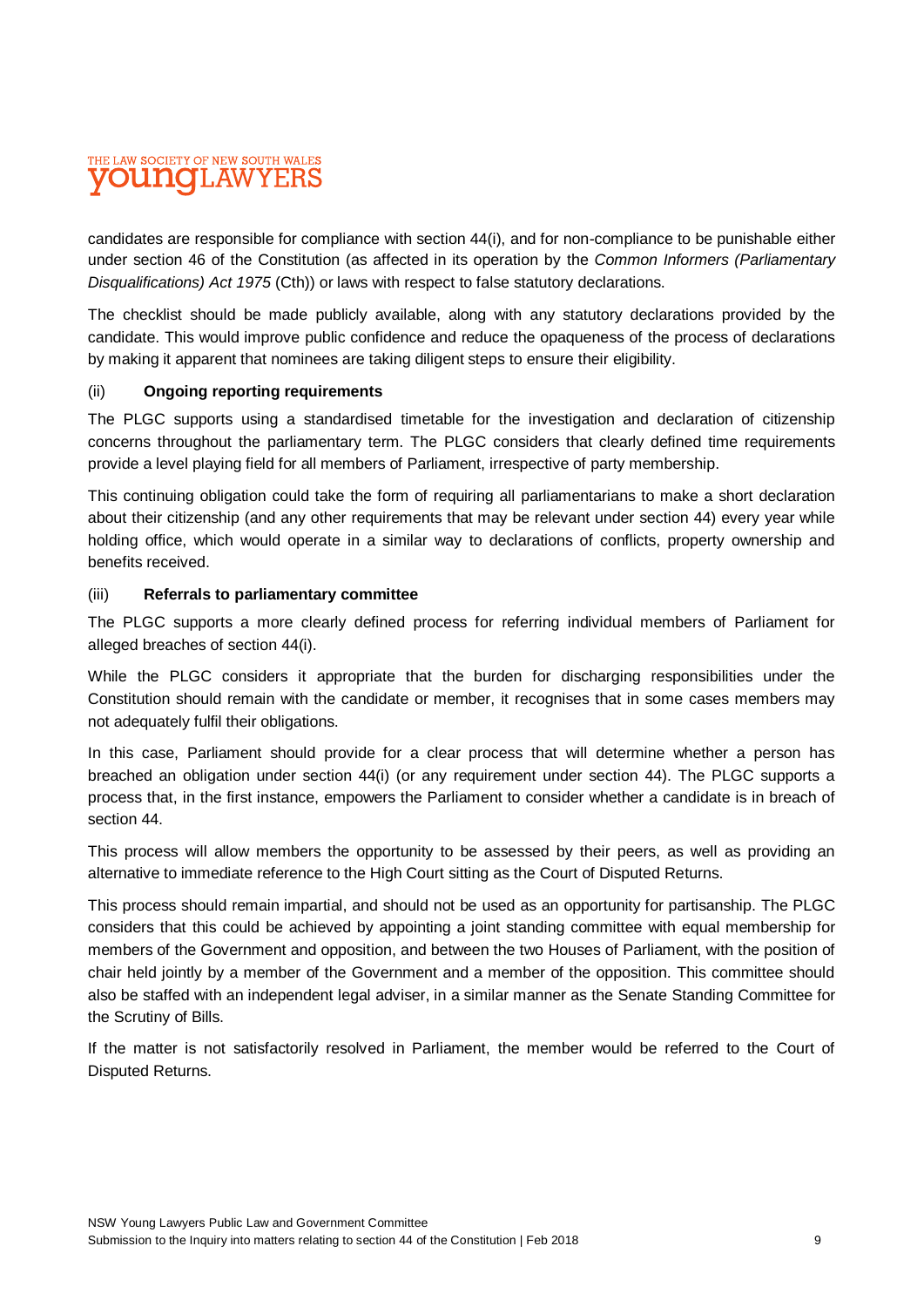### THE LAW SOCIETY OF NEW SOUTH WALES T.AW

#### (iv) **Heightened consequences for making an incorrect declaration**

As noted above, the PLGC considers it appropriate that members who breach section 44, either intentionally, recklessly or without undertaking due diligence, should be not only disqualified but also sanctioned appropriately.

It is an offence to give information to a Commonwealth entity knowing that it is false or misleading (Division 137, *Criminal Code* (Cth)), which would capture any deliberately false declaration made by a candidate. Notably, if a statutory declaration was required as proposed above, an intentionally false statement in the statutory declaration would be an offence under the *Statutory Declarations Act 1969* (Cth), punishable by up to four years imprisonment. It appears that most cases to date have involved genuine mistakes. As such, we think this provision has only a small role to play in increasing compliance.

However, the PLGC considers that underutilisation of existing penalties and processes has impacted on the readiness of candidates to undertake these important steps. A re-invigorated approach to utilising existing powers, complemented by clear guidance to candidates, will provide an appropriate incentive for candidates to understand that compliance with section 44 remains their responsibility.

The PLGC also supports consideration of the imposition of a civil monetary penalty regime for making a declaration in the AEC nomination form which a reasonable person would have known to be false. This prohibition would capture a case where the candidate failed to make proper inquiries before nominating. This would supplement the emphasis on individual inquiry which is at the centre of the self-assessment model.

While this approach is an additional penalty to the person not serving as a Member of Parliament, the PLGC considers it appropriate that there are additional significant consequences to a person not undertaking reasonable steps to comply with section 44, noting the significant time and financial costs associated with disqualifying a member and then undertaking a new election. The PLGC also notes that it has become standing practice by under successive governments to not seek to recoup wages paid to members that have not been validly elected.

#### **Recommendation 2**

**That each candidate in an election continue to bear the responsibility of investigating whether he or she infringes section 44(i).**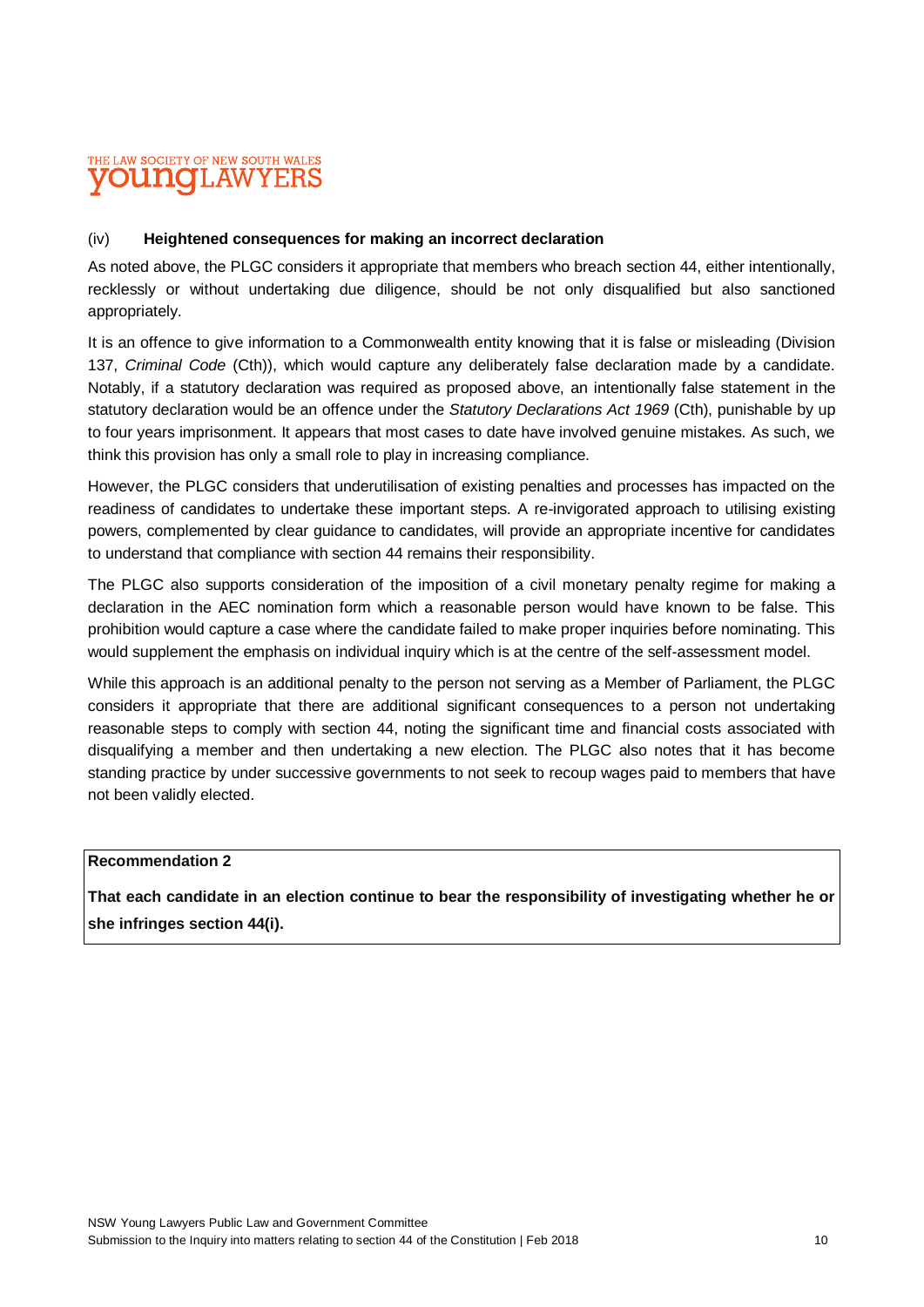### THE LAW SOCIETY OF NEW SOUTH WALES **T.AW**

#### **Recommendation 3**

**That, in order to assist candidates to investigate and monitor their eligibility under section 44(i), the following changes are made to the electoral nomination process, and parliamentary procedure: a. the AEC introduces a checklist of recommended steps to the electoral nomination process;**

**b. all candidates are required to provide a statutory declaration detailing that they are eligible to nominate to stand for election pursuant to any requirements under section 44;**

**c. Parliament imposes ongoing reporting requirements upon members of Parliament and senators;**

**d. Parliament establishes a parliamentary committee to receive referrals about the eligibility of individual members;**

**e. appropriate penalties, including the introduction of a civil penalty regime, are imposed on candidates that have not taken reasonable steps to ensure they are not disqualified under section 44.** 

# **An external audit model is unlikely to improve the operation of section 44(i)**

The PLGC does not support conferring an auditing role on an external body to monitor compliance with section 44(i) (other than the High Court sitting as the Court of Disputed Returns).<sup>17</sup> We consider that such a model would contain inefficiencies and would not, in any case, be any more effective than the selfassessment model we have advocated.

#### (i) **Australian Electoral Commission assesses citizenship at nomination**

One model might be to confer the role of auditor or investigator upon the AEC. For example, the AEC could take a greater role in examining each nominee's background at the time of nomination. The PLGC notes that this model was raised during the Committee's Public Hearings.

The PLGC does not support this approach, as it considers that this would inappropriately give a function with significant constitutional complexity to a body that does not have the resources or expertise to undertake an assessment of constitutional eligibility.

Were such a model to be adopted, there is no guarantee that the candidate would provide all relevant information, or that the AEC would be able to identify relevant information that had not been provided. This has been seen in recent citizenship cases, where members of Parliament have often provided incomplete information on their citizenship status months after the results of the election, let alone the time that they nominated.

<sup>&</sup>lt;sup>17</sup> See, Division I of Pt XXII of the *Commonwealth Electoral Act 1918* (Cth)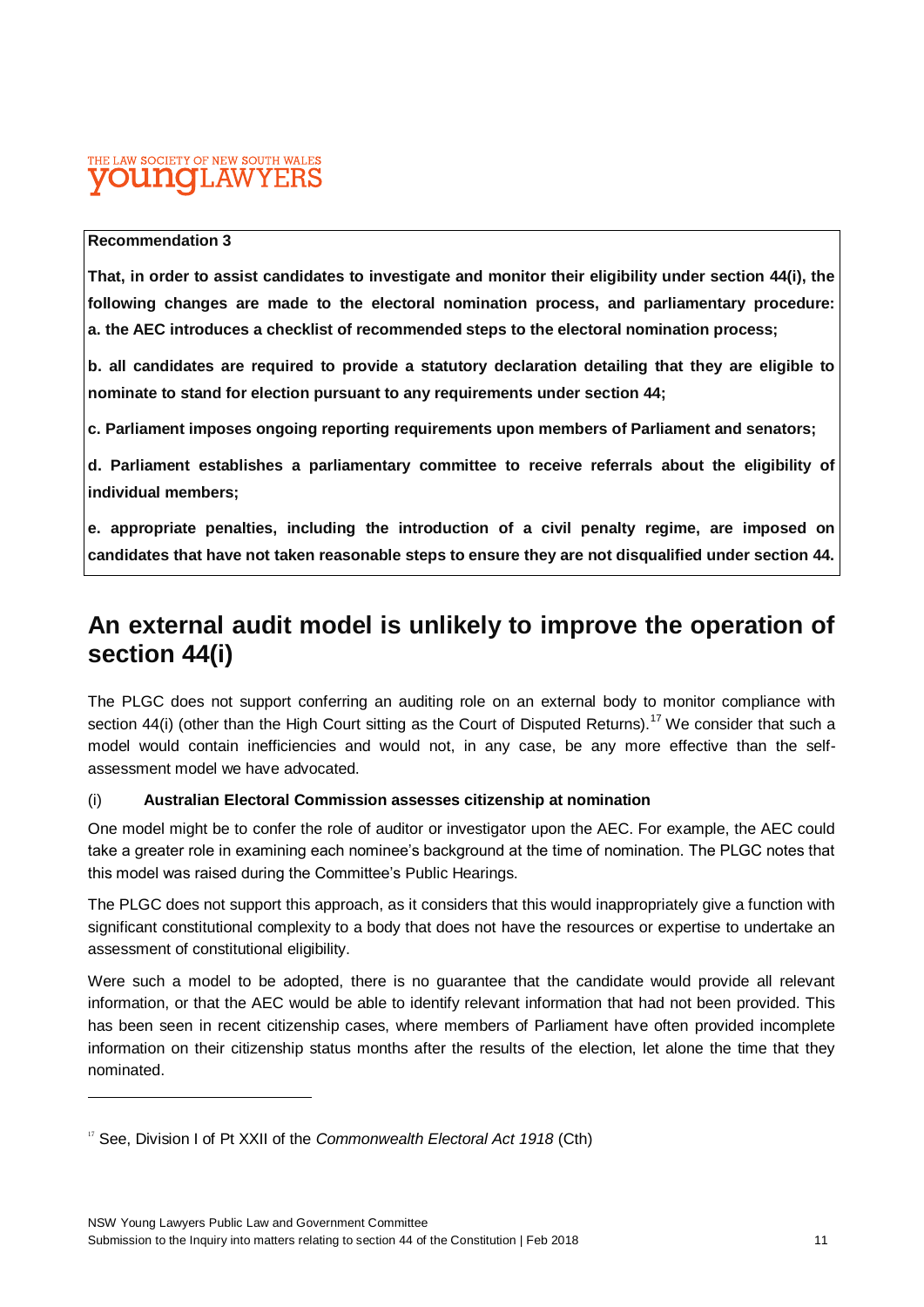# THE LAW SOCIETY OF NEW SOUTH WALES **OUNCILAWYEI**

The consequence of this is that it would risk the AEC providing advice, or making decisions, that could prevent a person from standing for office who would otherwise be eligible. The PLGC considers that it is more appropriate to rely on the candidate to self-identify their disqualification, and allow the Court of Disputed Returns to act as a final arbiter of whether a person is in fact disqualified after the election.

While this may risk circumstances where a person who is ineligible may win office, or impact the results of the election (for example by impacting on preferences) the PLGC considers that the AEC is not sufficiently equipped to provide this form of advice. The PLGC understands that this view is also held by the AEC,<sup>18</sup> and was the position adopted by the 1997 House of Representatives Standing Committee on Legal and Constitutional Affairs.

#### (ii) **External body monitors citizenship**

The PLGC does not support the establishment of an external body (for example, a commissioner within the Department of Foreign Affairs) to independently audit or monitor the citizenship of parliamentarians and candidates.

The PLGC considers that such a body would be unnecessary with appropriately enforced consequences under the self-identification process discussed above.

It would be difficult and unwieldy for the body to continually obtain information from parliamentarians in order to perform a function that is more appropriately carried out by members themselves.

# **Further action could be taken to improve the range of candidates eligible for election**

In addition to the proposed changes discussed above with respect to section 44(i), the PLGC considers that the development of a more comprehensive legislative scheme will improve the operation of section 44(iv) to increase the pool of candidates that stand for Commonwealth elections.

The PLGC supports consideration by all States and Territories and the Commonwealth of legislative changes that replicate a statutory regime similar to sections 71 and 72 of the *Government Sector Employment Act 2013* (NSW) (**the NSW Act**). Section 71 of the NSW Act provides that a member of a government sector agency is entitled to a leave of absence from their job from the time that they nominate until the day that the result of the election is declared,<sup>19</sup> with the person to resign from the agency if they are

<sup>&</sup>lt;sup>18</sup> See, Evidence to Joint Standing Committee on Electoral Matters, Commonwealth, Canberra, 8 December 2017, 1 (Mr Tom Rogers). Rogers also noted (at 8) that the AEC's process 'is not designed to protect people from a High Court challenge. The Australian electoral system is set up such that there are challenges to elections all the time'.

<sup>&</sup>lt;sup>19</sup> Government Sector Employment Act 2013 (NSW), s 71(1).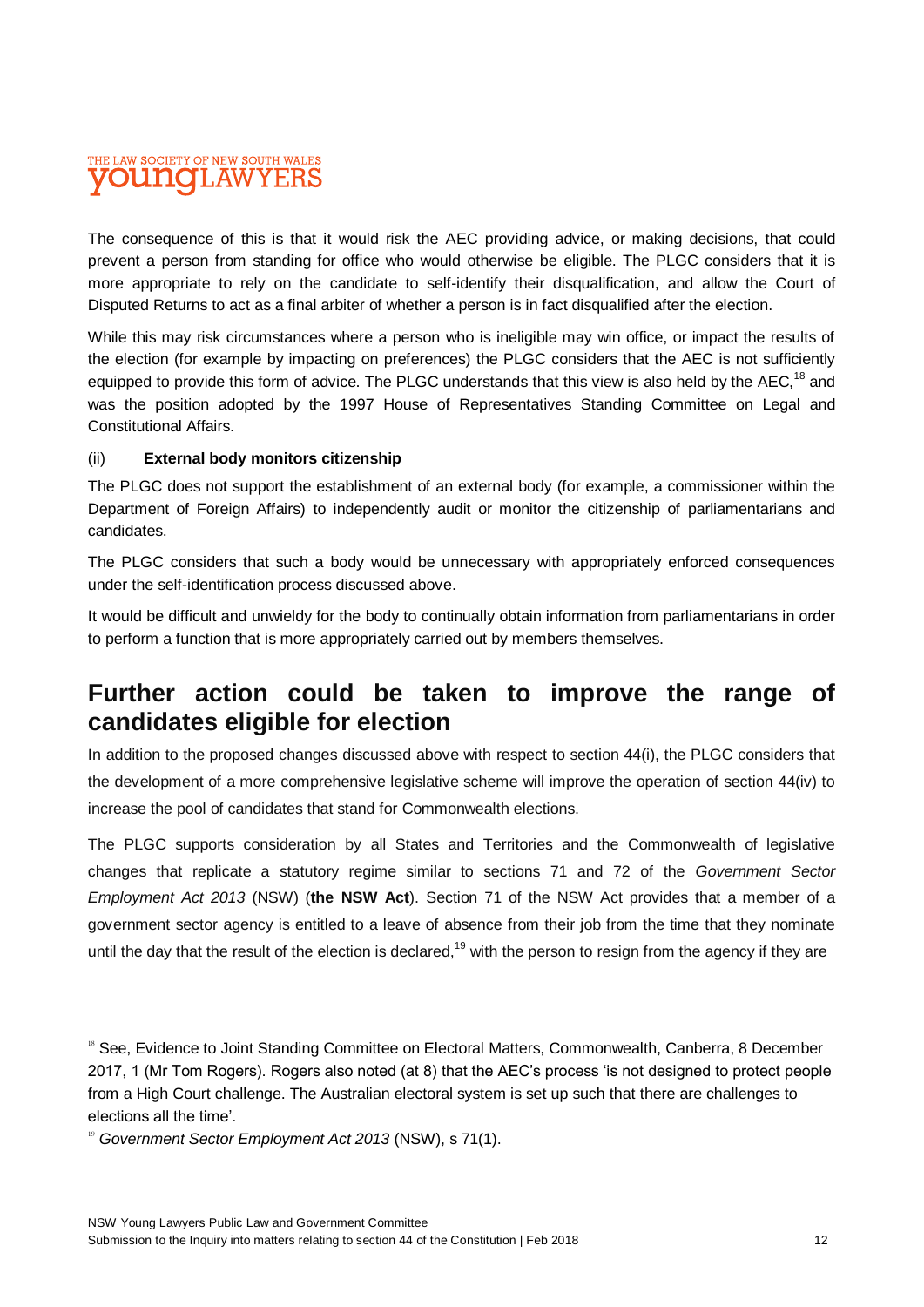### THE LAW SOCIETY OF NEW SOUTH WALES **OUNCI.AWYEI**

elected.<sup>20</sup> This has allowed a wide variety of candidates to stand for election to the Legislative Assembly and Council, including nurses, teachers, police officers and government lawyers.

Section 72 of the NSW Act provides that where the person seeks to nominate for a Commonwealth election, that person may resign before the nomination, but is able to be reappointed following the election if they have been successful. Specifically, the person is deemed to have not resigned *following* their reappointment, which ensures that the requirements of section 44(iv) are fulfilled, while ensuring that the candidate is not disadvantaged professionally by having run.

The PLGC considers that this model should be adopted by all jurisdictions, including the Commonwealth, to ensure that candidates in the public sector interested in standing for office are not disenfranchised by the potential impediment of lost future employment.

#### **Recommendation 4**

**That all States and Territories and the Commonwealth adopt statutory provisions in relevant public sector employment legislation guaranteeing members of Government sector agencies ongoing employment where the employee:**

**a. resigns in writing from the government sector agency and the resignation takes effect before the employee nominates to contest a Commonwealth election, and**

**b. includes in the resignation notice of the person's intention to become a candidate at that election, and**

**c. becomes a candidate at that election, and**

**d. fails to be elected at that election, and**

**e. makes written application for re-employment in the government sector agency concerned within a set timeframe after the declaration of the result of that election.**

 $20$  Ibid, s 71(2).